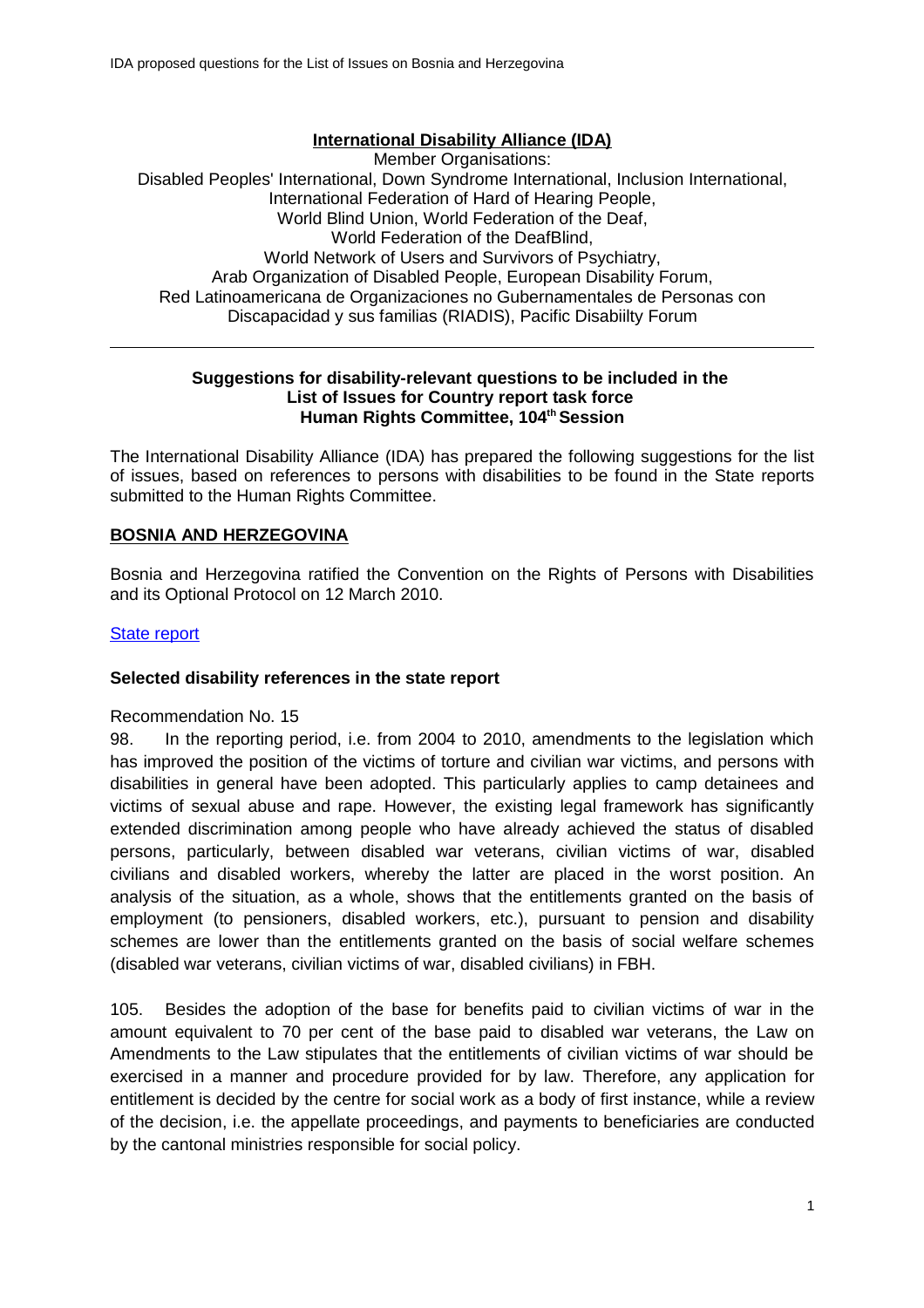106. The exercise of entitlements is funded from the Federation budget and the cantonal budget in the amount of 50 per cent and 20 per cent respectively, of the base of disabled war veterans' benefits of the same category.

108. According to the records of the Federal Ministry of Labour and Social Policy in the FBH, 8,288 civilian victims of war were recorded in late 2005. During the implementation of the Law in 2009, 10,943 beneficiaries were recorded who received payments as follows: 4,512 received personal disability allowance; 5,709 received family disability allowance. Also, 612 individuals received a single allowance per month, which is a personal cash benefit, as a victim of sexual abuse and rape.

Legal status of victims of torture, camp detainees, victims of sexual abuse and rape 109. Article 54 (1) of the Law on Basic Social Protection, Protection of Civilian Victims of War and Families with Children provides for the status of civilian victim of war to be granted to a camp detainee, if the person has "sustained a bodily impairment of at least 60% or significant deterioration in health due to torture, inhuman and degrading treatment, unlawful punishment, unlawful detention, imprisonment, concentration camp, internment, forced labour during the war or imminent threat of war." The base for determining benefits to be paid to civilian victims of war is 70 per cent of the monthly amount of personal disability allowance paid to disabled war veterans; in 2008 this amounted to BAM 563.95.

110. Article 54 (3) defines the status of civilian victims of war by the following wording: "a special group within the group of civilian victims of war are persons who were victims to sexual assault and rape." Article 59 (2) provides for a monthly personal cash benefit for persons under Article 54 (3) of this law, amounting to 70 per cent of the base that is applied to disabled war veterans' entitlements (BAM 563.95), as a single cash benefit in 2008.

116. There are reports that due to the situation of lack of protection of data, a certain number of raped and abused women and men hide behind the entitlement to personal disability allowance granted to the first group of civilian victims of war, with 100 per cent impairment. However, it still remains the problem of non-compliance with Article 18 of the Law on Gender Equality of the BiH (BiH Official Gazette No. 16/03), because there is no classification of statistical data by gender in the legislation governing the matter of persons disabled in peacetime and civilian victims of war.

117. The current database of civilian victims of war and their families in the FBH still lacks the possibility for collecting, recording and processing of beneficiaries by sex, age, ethnic, territorial and other statutory criteria for monitoring and reporting.

121. In addition, the persons whose disabilities are found to be a result of imprisonment in a camp were granted the entitlements under the legislation regulating entitlements of war veterans, disabled war veterans and civilian victims of war, while the status of civilian victim of war and the entitlements it carries should be granted to other persons presenting evidence under Article 54 of the Law, but they cannot get financial benefits.

122. It should be noted that the adopted amendments to the Laws on Social Protection in the Federation have further increased discrimination against persons with congenital and acquired disabilities in favour of persons with disabilities as a result of war (disabled war veterans, civilian victims of war, camp detainees, etc.).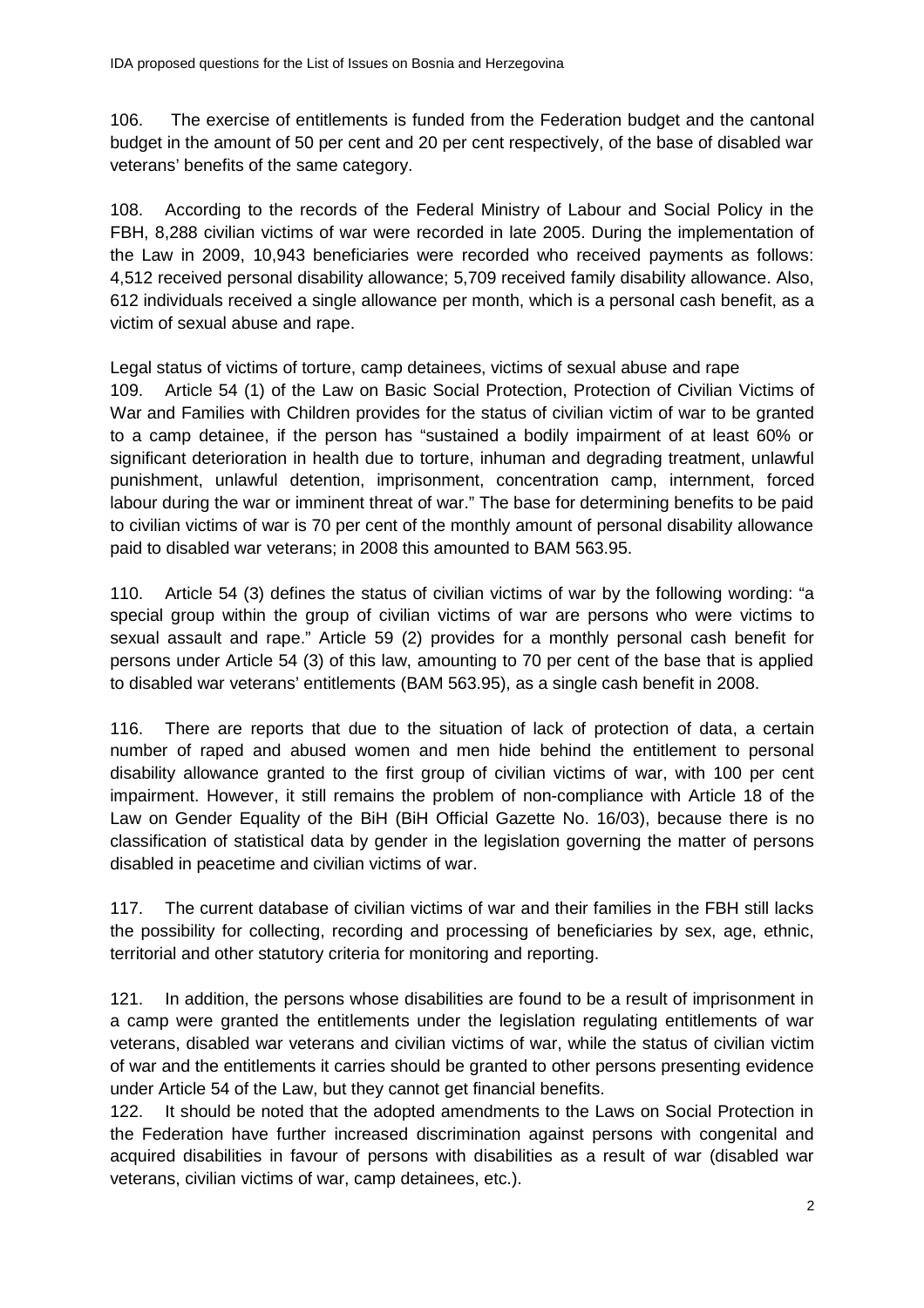125. In the Republika Srpska, there is no specific Law regulating the status of victims of torture as a specific group. However, this group of persons may, under certain conditions, achieve the status and entitlements under the Law on the Protection of War Veterans, People with Disabilities and Civilian Victims of War. Depending on whether a person died as a solider or a civilian, his/her entitlements may be exercised in accordance with the valid legislation of the Republika Srpska, namely the Law on the Entitlements of War Veterans, Militaries with Disabilities and Families of Soldiers Fallen in the Fatherland War of the Republika Srpska (RS Official Gazette No. 55/07 – consolidated text, 59/08 and 118/09) and Law on the Protection of Civilian Victims of War (RS Official Gazette No. 24/10). This group of persons is specified by law as equal to the other groups of persons in terms of achieving the status and entitlements.

127. Specific conditions for obtaining the status of disabled war veteran under the Law on the Entitlements of War Veterans, Militaries with Disabilities and Families of Soldiers Fallen in the Fatherland War of the Republika Srpska are bodily impairment of at least 20 per cent caused by wounds or injuries, determined by a medical board on the basis of medical records about treatment that cannot be older than one year after the termination of military service, or bodily impairment of at least 40 per cent caused by disease, determined by a medical board on the basis of medical records that can not be older than one year after discharge from the armed forces or cessation of the captivity.

129. The most important entitlements under the Law on the Entitlements of War Veterans, Militaries with Disabilities and Families of Soldiers Fallen in the Fatherland War of the Republika Srpska are granted to disabled war veterans (regardless of the circumstances when disability occurred):

- Monthly allowance (for personal disability, supplemental financial assistance, care and support, orthopaedic)
- Health care (medical costs fully covered)
- Orthopaedic aids (in accordance with health care legislation)
- Spa rehabilitation in special rehabilitation program approved by the Government
- Priority in housing allocation (disabled war veterans in I to IV groups)

Family members of killed, missing or deceased combatants receive:

- Family disability allowance
- Health care (medical costs fully covered)
- Refund of funeral costs of exhumed combatant
- Spa rehabilitation in special rehabilitation program approved by the Government
- Priority in housing allocation
- Refund of costs of building tombstone
- Allowance to family of a combatant who was awarded a medal

Entitlement to protection under the Law on the Protection of Civilian Victims of War:

- Civilian disability or family disability allowance
- Allowance for care and assistance of another person (the first group is the only group having this entitlement)
- Allowance for family members incapable of work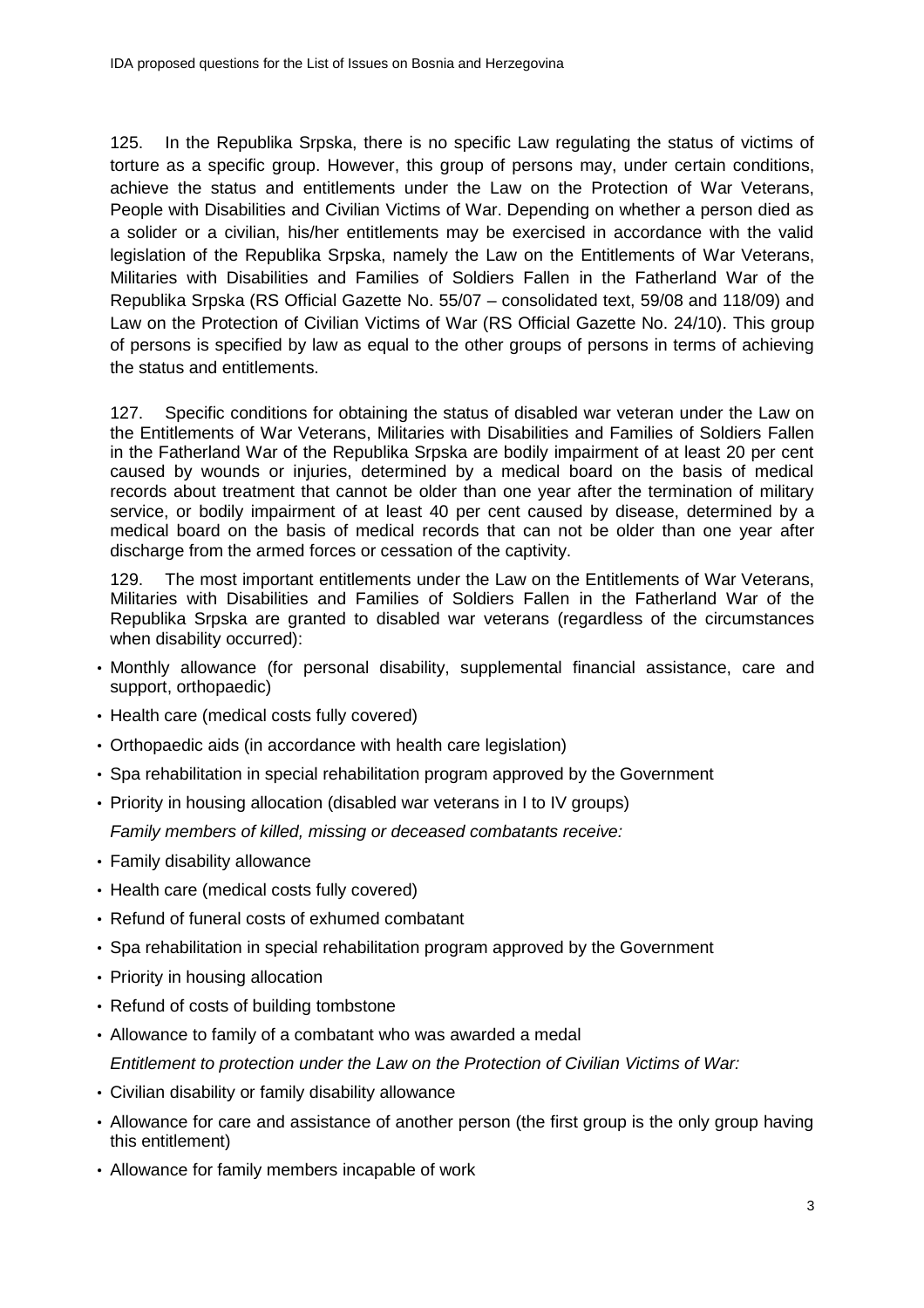#### • Additional financial assistance

- Allowance for a single parent
- Health care
- Professional rehabilitation

#### **Assessment of military/civilian disability based on mental illness**

130. In determining the status of disabled war veteran and the status of civil victim of war, PTSD is taken into account under certain circumstances. Assessment of military/civilian disability is based on the Rulebook on Determining the Military Disability Rating (RS Official Gazette No. 31/10).

131. Cash benefits under the Law on the Entitlements of War Veterans, Militaries with Disabilities and Families of Soldiers Fallen in the Fatherland War of the RS, and the Law on Protection of Civilian Victims of War.

132. According to the Law on the Entitlements of War Veterans, Militaries with Disabilities and Families of Soldiers Fallen in the Fatherland War of the Republika Srpska, the base for the calculation of monthly benefits is established by law at BAM 500.00. This base has been used for calculations since 1 May 2008.

| <b>Federation of BiH</b>                                           | <b>Number</b>                  |
|--------------------------------------------------------------------|--------------------------------|
| Families of people killed                                          | 5790                           |
| Persons with disabilities (from 60% to 100%)                       | 5 1 5 3                        |
| Total                                                              | 10 943 civilian victims of war |
| Republika Srpska                                                   |                                |
| Civilian personal disability allowance Group I                     | 87                             |
| Civilian personal disability allowance Group II                    | 131                            |
| Civilian personal disability allowance Group III                   | 83                             |
| Civilian personal disability allowance Group IV                    | 219                            |
| Civilian personal disability allowance Group V                     | 423                            |
| Civilian personal disability allowance Group VI                    | 822                            |
| Family disability allowance of killed civilian victims of war      | 1 7 7 0                        |
| Family disability allowance of deceased civilian victims of<br>war | 290                            |
| Total                                                              | 3825                           |
| <b>Brčko District</b>                                              |                                |
| Beneficiaries of family disability allowance                       | 160                            |
| <b>Total</b>                                                       | 160                            |
| <b>Grand Total</b>                                                 | 14 928                         |

#### **Data on civilian victims of war in Bosnia and Herzegovina**

Source: Federal Ministry of Labour and Social Policy and the Ministry of Labour and Protection of War Veterans and People with Disabilities, Republika Srpska.

178. Having made commitments in accordance with the decision of the European Court of Human Rights, the Ministry of Justice facilitated the Memorandum of Understanding on Legal Assistance and Official Cooperation in the field of enforcement of security measures, imposed in criminal proceedings between BiH, FBH, RS and Brčko District (BiH Official Gazette No. 44/06). The Council of Ministers adopted a decision on accepting this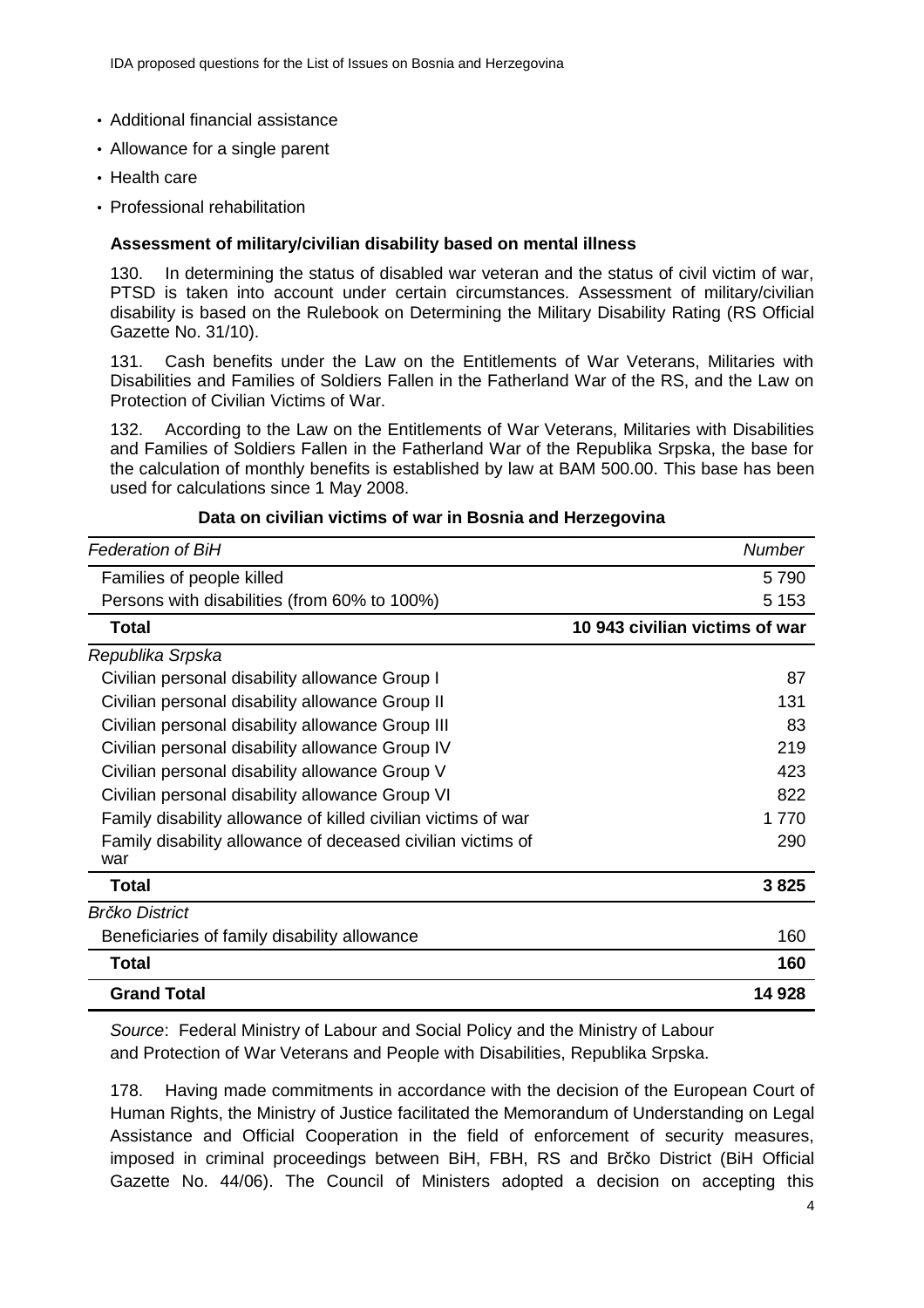Memorandum, which provided for the establishment of the Steering Committee for the Rehabilitation of Psychiatric Hospital in Sokolac, which will be the institution to carry out the security measures/orders imposed by any court in BiH. It also adopted the decision on the Establishment of the Implementation Unit for this project, the decision on the appointment of the Coordinator of Project Implementation, and the decision to ensure the funds for the project implementation (BiH Official Gazette Nos. 55/06 and 72/06). All administrative procedures have been completed for the implementation of the Psychiatric Hospital of the Sokolac Rehabilitation project and all conditions have been met for the execution of the contract to rehabilitate the psychiatric hospital, which will also meet all European standards.

191. Unlike the Federation of BiH, the Republika Srpska has no major problems executing security measures for mandatory psychiatric treatment and compulsory treatment of addiction. A sentenced person, on whom the verdict handed down one of these two security measures/orders, is sent by the courts to the so called Forensic Ward of the Psychiatric Hospital of Sokolac and at the end of treatment, the convicted person is sent to serve his prison sentence. Fully aware of the fact that the conditions for the execution of security measures and hospital treatment of convicted persons with mental disabilities are far from the prescribed standards (to which we were warned through Reports of CPT), the Government of the Republika Srpska adopted the Decision on the Establishment of the Special Hospital for Forensic Psychiatry in Sokolac. By signing the contract between the Entity Ministries of Justice and the Special Hospital in Sokolac, the conditions for donor funds were created and work on adaptation and rehabilitation of the existing building in Sokolac started.

200. In this regard, the following recommendations and measures were adopted that will be implemented as a matter of priority:

• In accordance with the actual and expressed needs of current occupants of collective centres, develop programs and projects that will aim at full dissolution of this kind of housing. Special attention must be paid to particularly vulnerable categories such as orphans, single mothers, the elderly, sick and disabled persons, to ensure adequate exercise of their rights

## **IDA proposed questions for the List of Issues :**

- What steps are being taken to promote the positive image of children and adults with disabilities amongst government personnel, the public and families?
- What measures are in place to collect data and statistics on persons with disabilities for more effective and targeted policymaking?
- In the context of combating domestic violence, what steps have been taken to address the heightened risk for girls and women with disabilities of becoming victims of domestic violence and abuse? What measures are being adopted to ensure that both services (including shelters) and information for victims are made accessible to women and girls with disabilities?
- What steps are being taken to eliminate the institutionalisation of children and adults ith disabilities by building up community based services and support (including through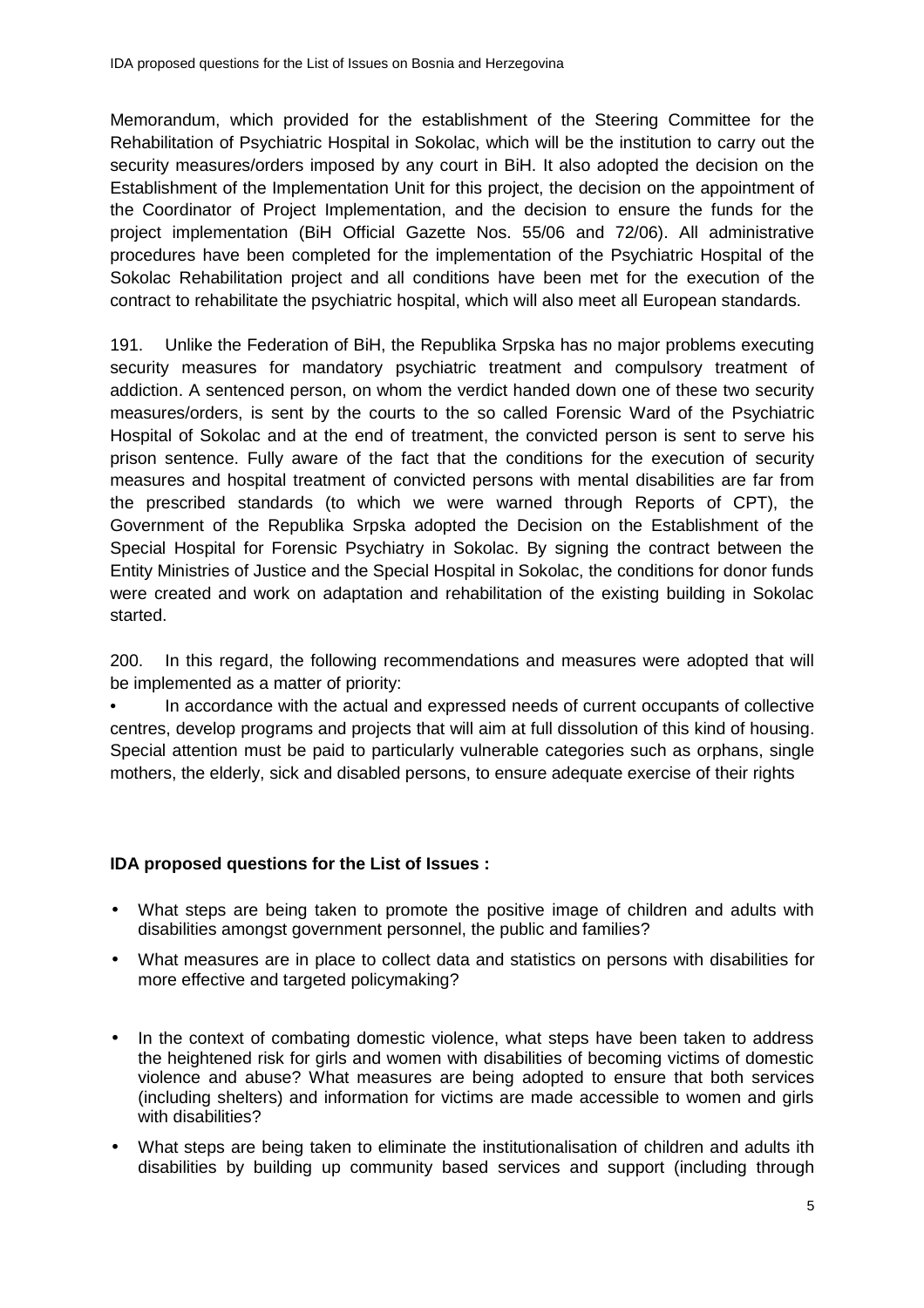increased social assistance and welfare benefits) to children with disabilities and to their families, including foster families ?

- What measures are being adopted to ensure that all health care and services, provided to persons with disabilities, including all mental health care and services, are based on the free and informed consent of the person concerned (and cannot be substituted by third party decision-makers such as family members or guardians)?
- What measures are being taken to eliminate the use of coercion and restraint, including chemical restraint, in psychiatric facilities and other institutions? How is a traumainformed approach\* to care informing policies and practices in these institutions?
- What laws and policies are in place to ensure that persons with disabilities enjoy legal capacity on an equal basis with others in accordance with Article 16 ICCPR and as elaborated in Article 12 CRPD?
- What steps are being taken to introduce the recognition of sign language as an official language in accordance with Article 27, ICCPR and Article 21, CRPD? What measures are being adopted to ensure access to information to persons with disabilities on an equal basis with others?

\* **Trauma-informed approach**: A trauma-informed approach is based on the recognition that many behaviors and responses (often seen as symptoms) expressed by people with psychosocial disabilities are directly related to traumatic experiences that often cause mental health, substance abuse, and physical concerns. For many people with psychosocial disabilities, systems of care perpetuate traumatic experiences through invasive, coercive, or forced treatment that causes or exacerbates feelings of threat, a lack of safety, violation, shame, and powerlessness. Unlike traditional mental health services, trauma-informed care recognizes trauma as a central issue. Incorporating trauma-informed values and services is key to improving program efficacy and supporting the healing process.

# **ANNEX- Disability references in Concluding Observations with respect to Bosnia and Herzegovina**

Concluding Observations of the CAT Committee,45th session, 2010 , CAT/C/BIH/CO/2-5